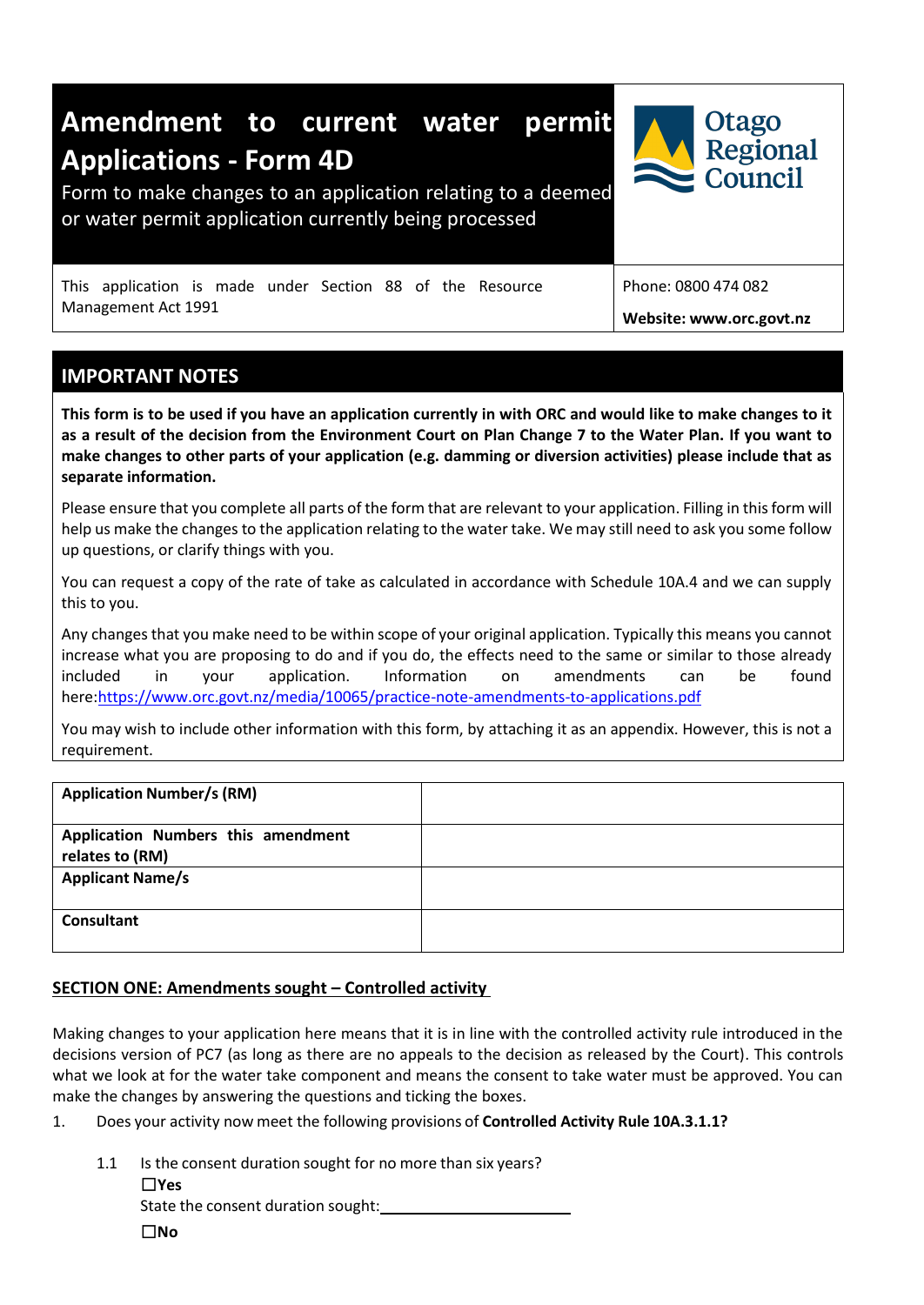- 1.2 Is the deemed or water permit that is being replaced a valid permit (*refer todefright at bottom of form*)? ☐ **Yes** ☐ **No**
- 1.3 If the water take will be used for irrigation, does the total land area proposed to be irrigated exceed the maximum area irrigated in the period 1 September 2017 to 18 March 2020?

☐ **Yes,** answer questions 1.3.1-1.3.3 (note: if 1.3.3. does not apply in relation to the additional area, then this cannot happen under this rule. Please speak with the Consents Team about your options.

☐ **No**, answer questions 1.3.1 – 1.3.2

1.3.1 Please tell us the maximum area irrigated in the period 1 September 2017 to 18 March 2020 and attach information to support this (e.g. aerial photographs, infrastructure plans):

- 1.3.2 Please tell us the maximum area proposed to be irrigated:<br>
- 1.3.3 If additional area is to be irrigated, is this for orchard or viticulture land uses only and were the

mainline irrigation pipes servicing the additional area installed before 18 March 2020?

☐**Yes**, then please provide the below ☐ **No**, this cannot happen under this rule, please talk to the consents team

The additional maximum area to be irrigated ha

Please attach information to show that the additional area beyond what you have already applied for is for orchard or viticulture land use only and that mainline irrigation pipes were installed before 18 March2020 (e.g. plans, finance records)

Please outline the good management practices to be applied to the additional area:

1.4 Is the proposed/amended rate of take no more than the maximum rate of take recorded during the water years (1 July to 30 June) for which water meter data isavailable up until 30 June 2020, as calculated in accordance with the method in Schedule 10A.4 (decisions version)? *You can ask us to run this calculation for you.*

☐**Yes** ☐**No**, answer 1.7 if it applies

If yes, state the rate of take that is being applied for: L/s If yes, state the rate of take calculated in accordance with Schedule 10 /s\_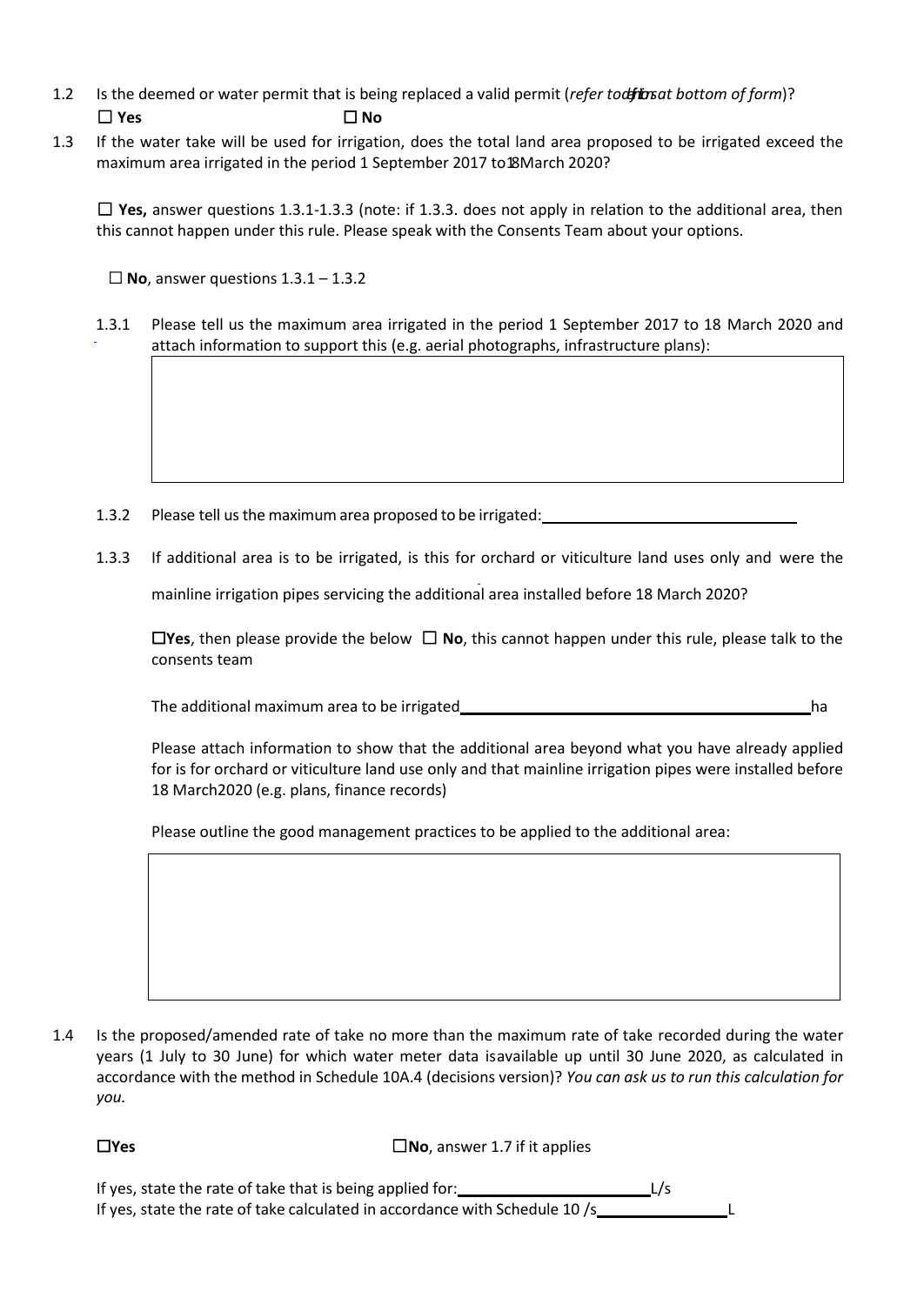1.5 Are any existing residual flow, minimum flow, or take cessation condition(s) on theexpiring Deemed Permit or water permit included in the application for resource consent?

☐ **Yes** - If yes, please detail below. ☐**No** ☐**N/A** (not making any changes)

1.6 Is the volume of water proposed to be taken no more than the daily volume limit, and monthly volume limit, and annual volume limit (whichever one or more are applicable) recorded during water years (1 July to 30 June) for which water meter data is available up until 30 June 2020, as calculated in accordance with the methodin Schedule 10A.4? *You can request this data and a report from us.*

☐**Yes** (please complete the table below)☐**No** ☐**N/A** (not making any changes)

|                        | <b>Consented</b><br>volumes | with application) $ $ (as amended) | <b>Volumes (lodged Applied for volumes</b> | Schedule 10A.4<br><b>volumes</b> |
|------------------------|-----------------------------|------------------------------------|--------------------------------------------|----------------------------------|
| Daily volume $(m^3)$   |                             |                                    |                                            |                                  |
| Monthly volume $(m^3)$ |                             |                                    |                                            |                                  |
| Annual volume (m3)     |                             |                                    |                                            |                                  |

1.7 For takes authorised by a Deemed Permit or water permit where metering is not required by a condition of consent or by the Resource Management (Measurement and Reporting of Water Takes) Regulations 2010 (e.g. takes less than 5L/s or non-consumptive takes), is the rate of take and the volume of water sought no more than the existing consented instantaneous rate of take and volumes?

☐**Yes** (please complete the table below)☐**No** ☐**N/A** (not making any changes)

|                                 | Current consented rates<br>and volumes | <b>Changed rates and</b><br>volumes (as amended) |
|---------------------------------|----------------------------------------|--------------------------------------------------|
| Rate of take (L/s)              |                                        |                                                  |
| Daily volume $(m^3)$            |                                        |                                                  |
| Monthly volume $(m^3)$          |                                        |                                                  |
| Annual volume (m <sup>3</sup> ) |                                        |                                                  |

1.8 Where the application is to replace an Upstream Deemed Permit that was subject to aDownstream Permit with a Higher Right of Priority, do you/ the applicant propose the following condition?

The consent holder proposes to:

- a. Cease taking water when there is insufficient flow at the point of take of the Downstream Permit with a Higher Right of Priority and notice has been given by theholder of the Downstream Permit with a Higher Right of Priority; and
- b. Provide a Contact Management Plan to the Consent Authority.

 $\square$  Yes (please identify the deemed permit(s) with the higher priority) :  $\square$ 

☐**No**

☐N/A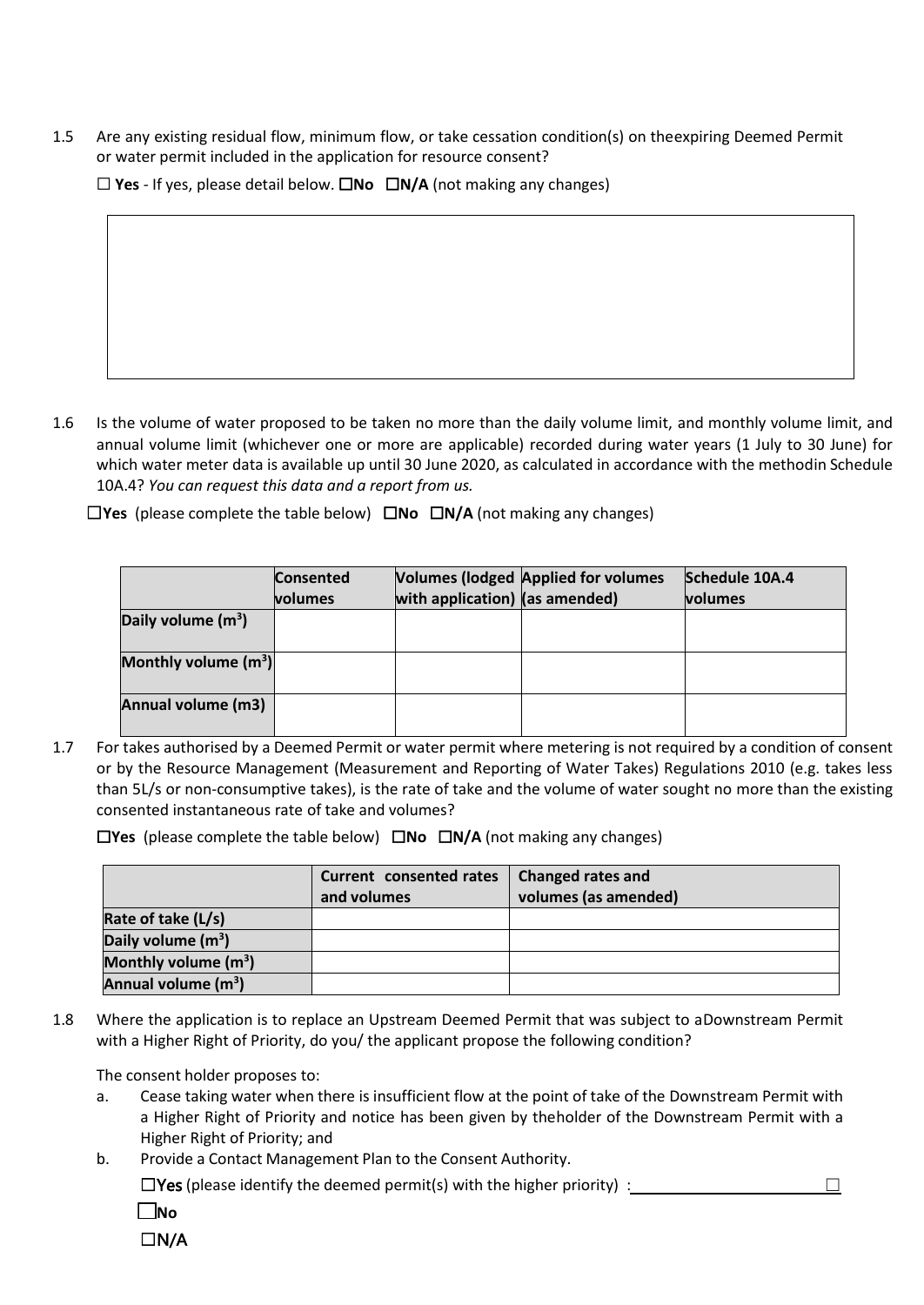**If you are only wanting your application to be considered as a controlled activity you do not need to complete section 2, PLEASE SKIP AND COMPLETE SECTION 3, SECTION 4 and SECTION 5 .** 

SECTION TWO: Only complete the following section if you are seeking to amend your application to meet Restricted Discretionary Rule 10A.3.1A.1

- 2. Does your activity now meet the provisions of **Restricted Discretionary Rule 10A.3.1A.1**
	- 2.1 Does your activity meet conditions (i), (ii), (iii), (v), and (viii) of Rule 10A.3.1.1 (completesections 2.1, 2.2, 2.3, 2.5 and 2.8 above) but does not meet condition (iv) and/or condition (vi) (sections 2.4 and/or 2.6)? ☐**Yes**☐**No**
	- 2.2 Where the activity does not meet (iv) and (vi) of Rule 10A.3.1.1 has a water meter for the take been installed, or an exemption under the Resource Management (Measuring and Reporting of Water Takes) Regulations 2010 from water metering has been granted?

☐**Yes** (please complete the table below)☐**No** ☐**N/A** (not making any changes)

If yes, please provide evidence of historical use of the take including water meter dataand outline clearly any other methods and data used to calculate and determine historical use and how these accurately represent it.

2.3 If the activity is for community water supplies within existing water permit volume andrate limits, the need to provide for population growth for the term of the consent.

 ☐No ☐**Yes** - please provide supporting information of population growth over the term of the consent sought and water requirements for this population growth.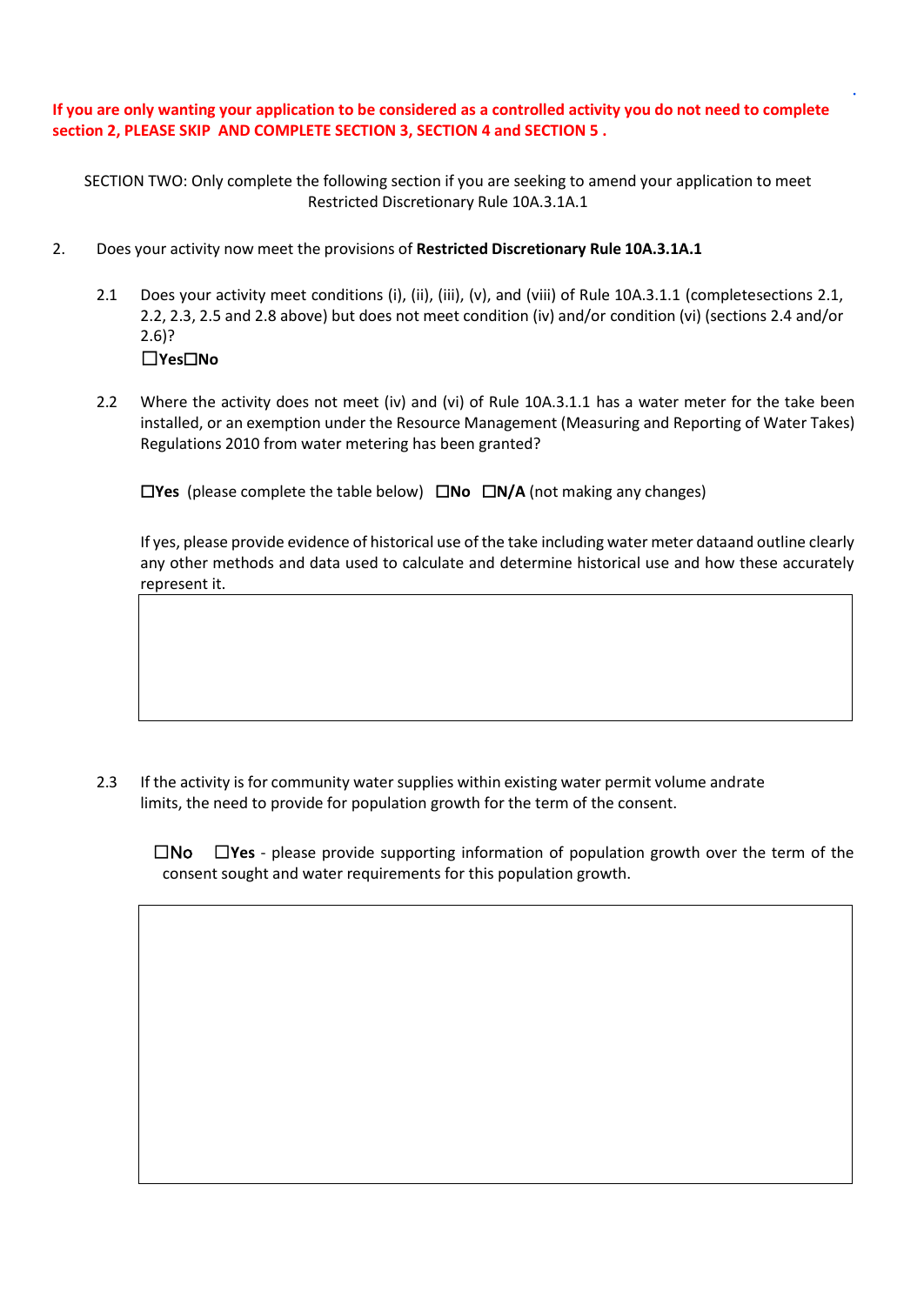# **SECTION THREE: Are you making any other changes to your Application?**

3.1 In this section let us know if you are making any other changes to the water take and use application you currently have lodged with Council. This may include the removal or modification of mitigation measures proposed e.g. residual flows, fish screens, fish passage, proposed improvements in irrigation efficiency. Please detail below changes to your application (in addition to those outlined above).

3.2 Your application may have included consents for activities associated with the replacement water take such as diversions, damming, discharges and/or instream works. Please outline any changes to these applications. This may include a change to the consent duration sought.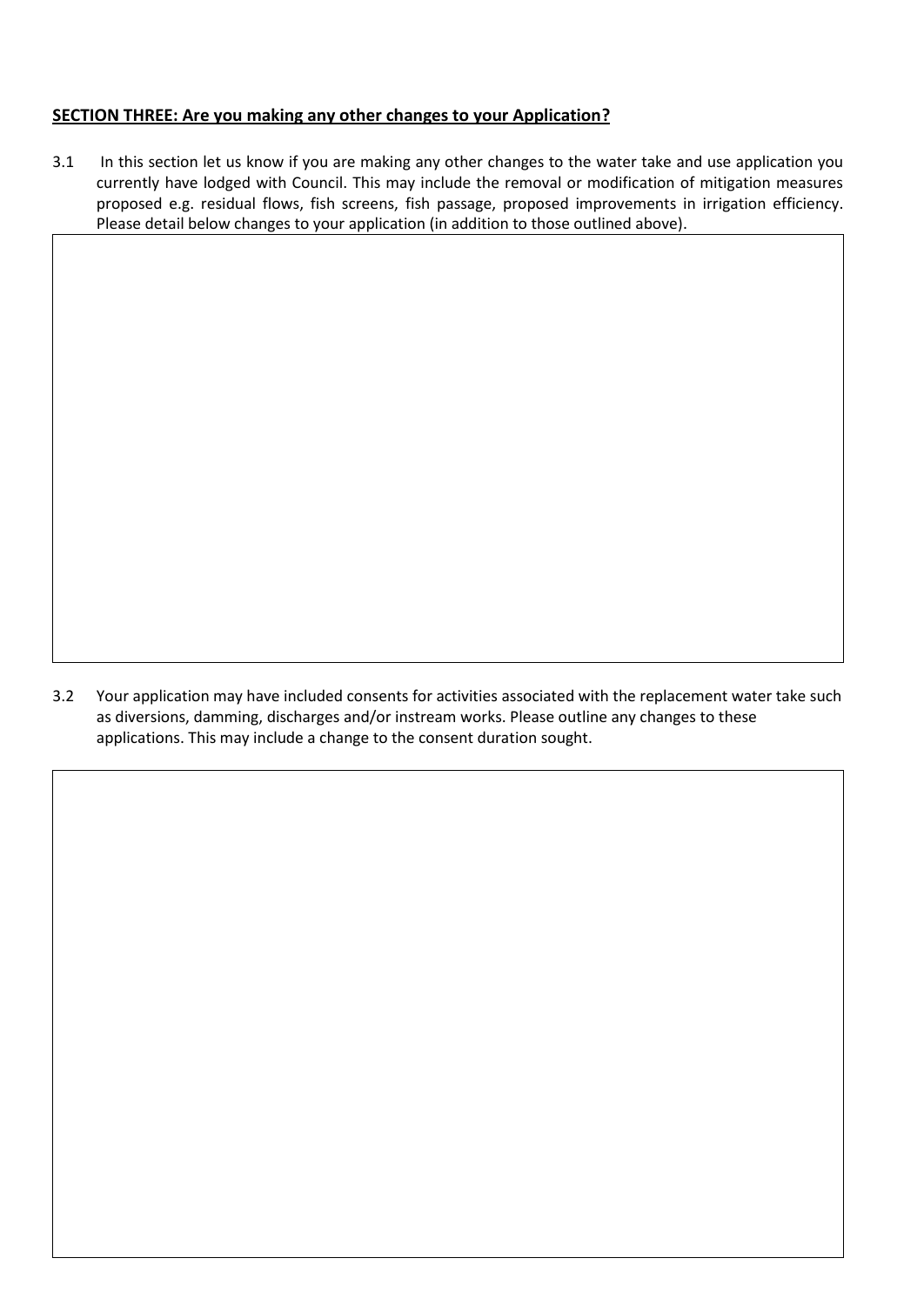3.3 If you seek to amend the map reference location of the point(s) of take/activities applied for, outline details below. This may be due to Compliance records of the point of take/activities being different to what was applied for or a more recent ability to GPS the location of the point(s) of take/activity. Please attach a map showing the location of the two map references and reasons for the proposed amendment

### *e.g. Applied for point of take: NZTM 2000 E123456 N123456*

*Amended point of take: NZTM 2000 E123457 N123457*

*The applied for point of take location was based on the location of the point of take on the consent being replaced (97250). A Compliance audit has shown that the point of take is physically located at the amended location. We seek to amend the application to this location to reflect the physical location of the point of take and to avoid any future compliance issues once consent is granted. The difference between the point of take locations is less than 100 m and there is no proposal to change the physical point of take location.*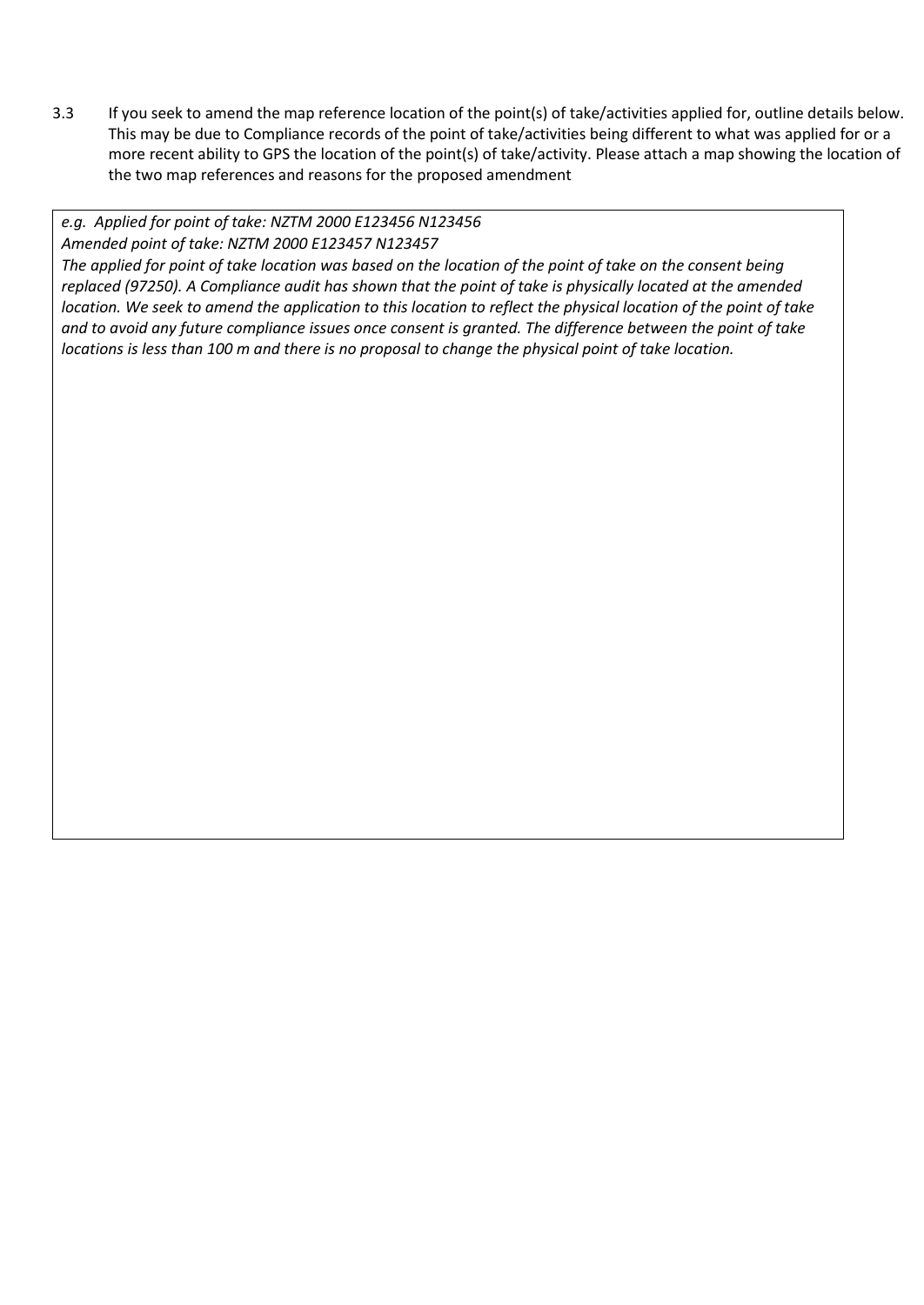# **SECTION FOUR: Is Your Amendment in Scope of the Original Application Lodged?**

- 4.1 In this section we need to know if the changes you are making are similar to your current application. Please answer the questions below and provide an explanation.
	- ☐**Yes** complete the below

☐**No** - You will need to withdraw your current application and lodge a new application or alter the amendments you are seeking. Please speak with Council regarding your options.

| e.g. [provide specifics as they relate to your application and amendment sought. The below are |  |
|------------------------------------------------------------------------------------------------|--|
| some examples and will not apply in all circumstances]                                         |  |

- *The amendment will alter the effects of the original proposal by reducing the extent andintensity of the effects or the amendment removes mitigation measures but an 'in the round' assessment that takes into consideration the reduced consent term means that*
- *The amendment is seeking some changes to the activity lodged. These include*
	- o *A reduced irrigation area from x to x*
	- o *A reduction in the rates and volumes sought from x to x*
- *The amendment sought is for the same activity lodged. The only change is a reduction inthe consent term sought from x to x*
- *These changes are not considered to be significantly different than what was applied for and/or reduce the scale and intensity of the activity.*
- *The amendment is reducing the scale and intensity of the proposed activity by seeking areduced consent term and xxxx the effects of the proposal will be the same or less than the original proposal.*
- *No notification decision has been made on the application.*
- *It is considered, overall, that the amendment is within the scope of the original application lodged.*

4.2 For section 124 (ability to continue operating under your current Deemed Permit/water permit until there is a decision on the application and any appeals resolved), is the amended Application still for substantially the same activity as the water permit/deemed permit that is being replaced? Refer to the attached practice note for guidance: technical-practice-note-s124-continuation-rights-updated.pdf [\(orc.govt.nz\)](https://www.orc.govt.nz/media/10064/technical-practice-note-s124-continuation-rights-updated.pdf)

☐**Yes** (please attach supporting information) ☐**No** 

4.3 Have any identified stakeholders, affected or interested parties to your application been consulted with about the proposed amendments?

☐**Yes** (please attach supporting information**)** ☐**No**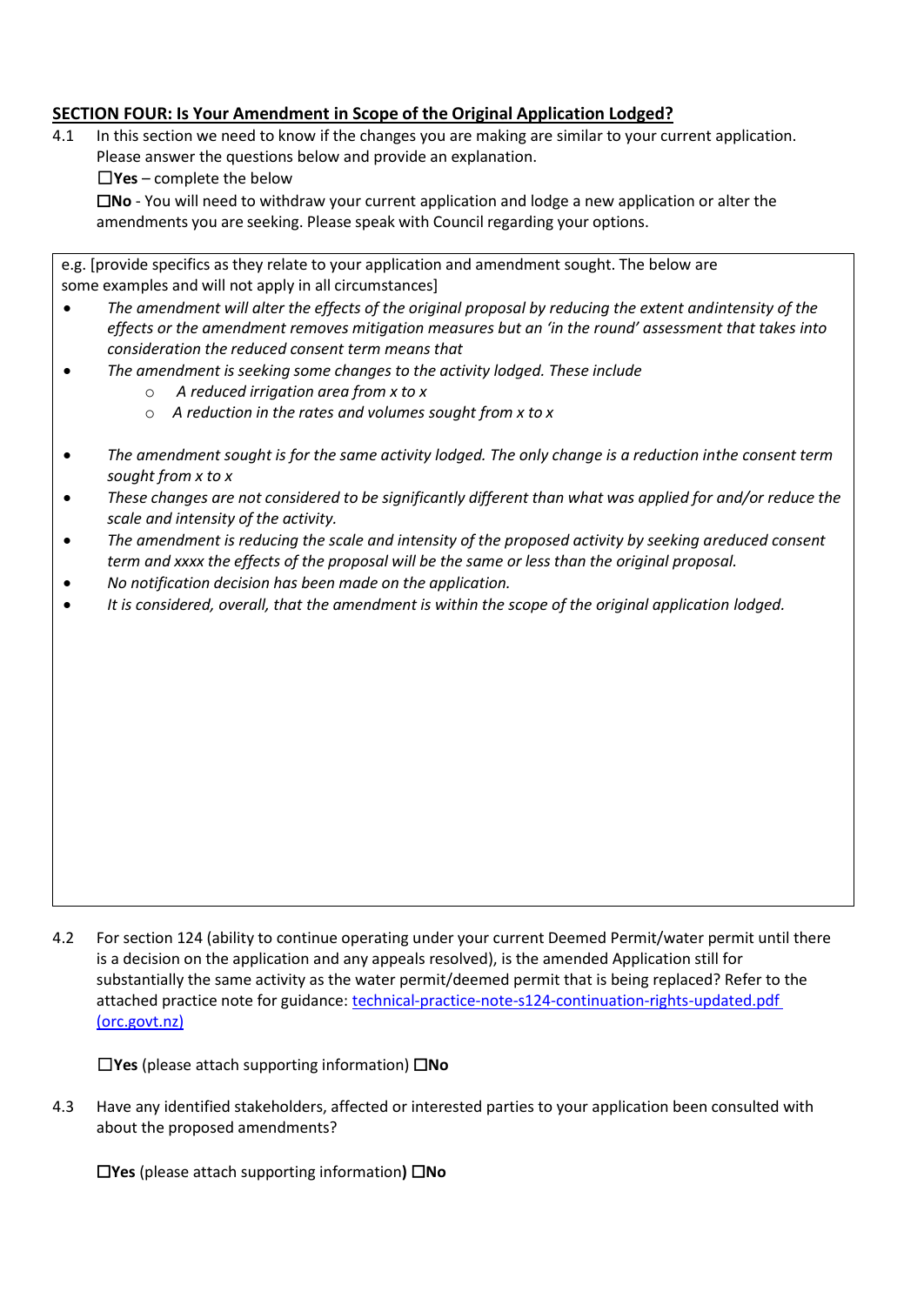# **SECTION FIVE: Policy Assessment Against PC7**

The final step in making changes to your application is assessing it against the decisions version of the objectives and policies in PC7. We have put these in a table for you and added in an example assessment. You can do your own assessment if you like. You do not need to do an assessment against other plans.

| <b>Provisions</b>                                                    | <b>Example assessment</b>                                                                   | Does the example assessment<br>apply to your activity?           |
|----------------------------------------------------------------------|---------------------------------------------------------------------------------------------|------------------------------------------------------------------|
|                                                                      |                                                                                             | Say yes/no, provide a comment or<br>complete your own assessment |
| Objective 10A.1.1                                                    | This objective seeks a transition toward the                                                |                                                                  |
| Facilitate an efficient and effective                                | long-term sustainable management of                                                         |                                                                  |
| transition<br>from<br>the<br>operative                               | surface water resources in the Otago region                                                 |                                                                  |
| freshwater<br>planning<br>framework                                  | through the establishment of an interim                                                     |                                                                  |
| toward a new integrated regional                                     | planning framework until such time as the                                                   |                                                                  |
| planning framework, by managing: (a)                                 | new Land and Water Regional Plan is made                                                    |                                                                  |
| the take and use of freshwater; and (b)                              | operative. The proposal is consistent with                                                  |                                                                  |
| the replacement of Deemed Permits,                                   | this objective.                                                                             |                                                                  |
| and (c) the replacement of water                                     |                                                                                             |                                                                  |
| permits for takes and uses of                                        |                                                                                             |                                                                  |
| freshwater where those water permits                                 |                                                                                             |                                                                  |
| expire prior to 31 December 2025.                                    |                                                                                             |                                                                  |
| Policy 10A.2.1 - replacement consents                                | In relation to these matters, the water                                                     |                                                                  |
| Irrespective of any other policies in this                           | permit that is to be replaced is 'valid'; there                                             |                                                                  |
| Plan, avoid granting resource consents                               | is no increase to the existing command area                                                 |                                                                  |
| that replace Deemed Permits, or water                                | of irrigation except where there was existing                                               |                                                                  |
| permits for takes and uses of surface                                | infrastructure for viticulture and/or orchard                                               |                                                                  |
| (including<br>groundwater<br>water                                   | areas (where this was installed before 18                                                   |                                                                  |
| considered as surface water under                                    | March 2020); I am proposing that existing                                                   |                                                                  |
| policy 6.4.1A (a), (b) and (c) of this Plan)                         | conditions relating to any residual flow,                                                   |                                                                  |
| where those water permits expire prior                               | minimum flow or take cessation are carried<br>over and there is no increase in the historic |                                                                  |
| to 31 December 2025, except where:<br>(a) The Deemed Permit or water | rate of abstraction or historic water use. As                                               |                                                                  |
| permit that is being replaced is a valid                             | all of these provisions are met, granting of                                                |                                                                  |
| permit; and (b) There is no increase in                              | this application is consistent with this policy.                                            |                                                                  |
| the area under irrigation, except where                              |                                                                                             |                                                                  |
| any additional area to be irrigated is                               |                                                                                             |                                                                  |
| only for orchard or viticulture land uses                            |                                                                                             |                                                                  |
| and all mainline irrigation pipes                                    |                                                                                             |                                                                  |
| servicing that additional area were                                  |                                                                                             |                                                                  |
| installed before 18 March 2020; and (c)                              |                                                                                             |                                                                  |
| Any existing residual flow, minimum                                  |                                                                                             |                                                                  |
| flow or take cessation condition is                                  |                                                                                             |                                                                  |
| applied to the new permit; and (d) For                               |                                                                                             |                                                                  |
| takes other than community water                                     |                                                                                             |                                                                  |
| supplies there is no increase in: (i) the                            |                                                                                             |                                                                  |
| historical<br>instantaneous<br>rate<br>of                            |                                                                                             |                                                                  |
| abstraction; and (ii) any<br>historical                              |                                                                                             |                                                                  |
| volume of water taken.                                               |                                                                                             |                                                                  |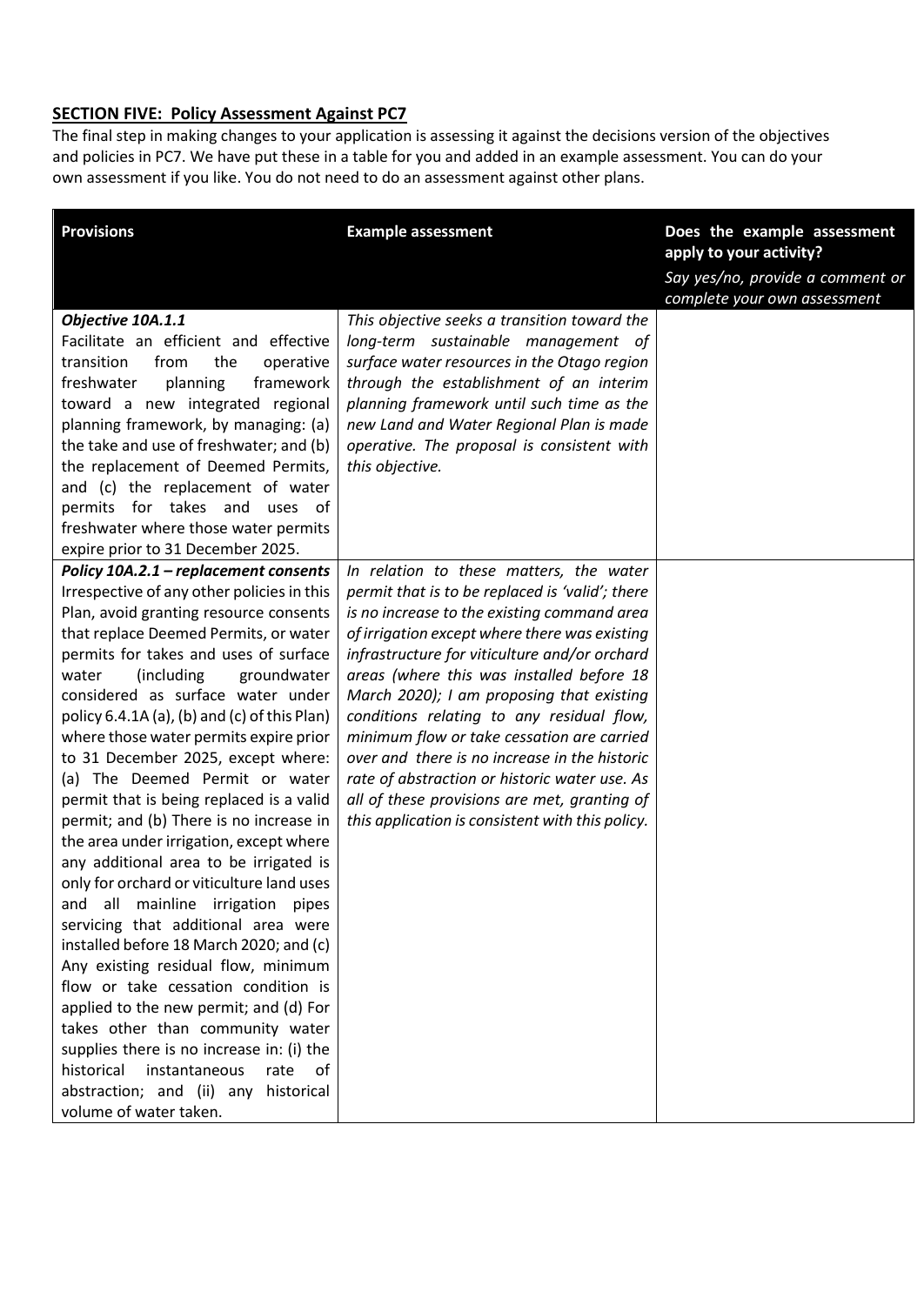| Policy 10A.2.2 - Duration<br>Irrespective of any other policies in this<br>Plan concerning consent duration, only<br>grant resource consents for takes and<br>uses of freshwater, where this activity<br>was not previously authorised by a<br>Deemed Permit or by a water permit<br>expiring prior to 31 December 2025, for<br>a duration of no more than six years. | The application is for a consent duration of<br>no more than six years so is consistent with<br>this policy.                                                                                                                                                                                                                                                                                                     |  |
|-----------------------------------------------------------------------------------------------------------------------------------------------------------------------------------------------------------------------------------------------------------------------------------------------------------------------------------------------------------------------|------------------------------------------------------------------------------------------------------------------------------------------------------------------------------------------------------------------------------------------------------------------------------------------------------------------------------------------------------------------------------------------------------------------|--|
| *note if you are a hydro scheme listed<br>in the schedule to PC7 then you will<br>need to assess Policy 10A.2.3                                                                                                                                                                                                                                                       |                                                                                                                                                                                                                                                                                                                                                                                                                  |  |
| Policy 10A.2.4 - Priorities<br>Where the flow at the point of take of<br>a Downstream Permit with a Higher<br>Right of Priority is insufficient to supply<br>that permit, the holder of an Upstream<br>Replacement Water Permit may be<br>required to cease taking water.                                                                                             | Priorities apply to the Deemed Permit I am<br>replacing and I am an upstream permit<br>holder who is affected by the priorities. I am<br>volunteering a condition to be added to my<br>permit to reflect this system of water<br>management.<br>OR<br>I am not replacing a deemed permit and/or<br>no priorities apply to the permit I am<br>replacing and Policy 10A.2.4 is not relevant<br>for my application. |  |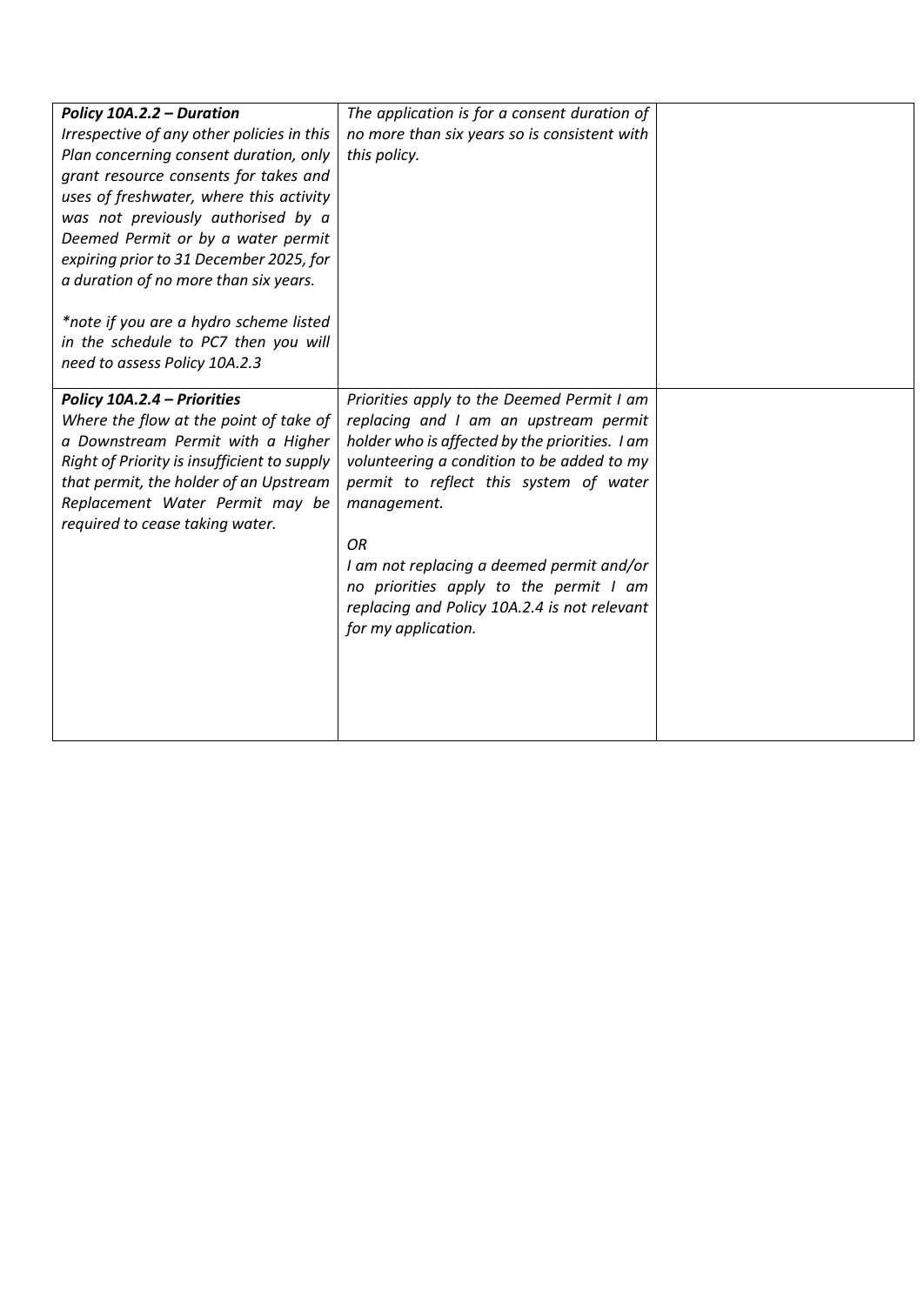### **SECTION SIX: DECLARATION**

I/we hereby certify that to the best of my/our knowledge and belief, the information given in this amendment *application is true and correct.*

*I/we undertake to pay all actual and reasonable application processing costs incurred by the Otago Regional Council.*

Name(s):

Signature(s):\* \_

(*or person authorised to sign on behalf of applicant*)

\* **Ensure you use the "fill and sign" function of Adobe Acrobat when signing this form. Either drawyour signature or add an image. Council cannot accept typed signatures.**

*Designation: (e.g. owner, manager, consultant)*

*Date:*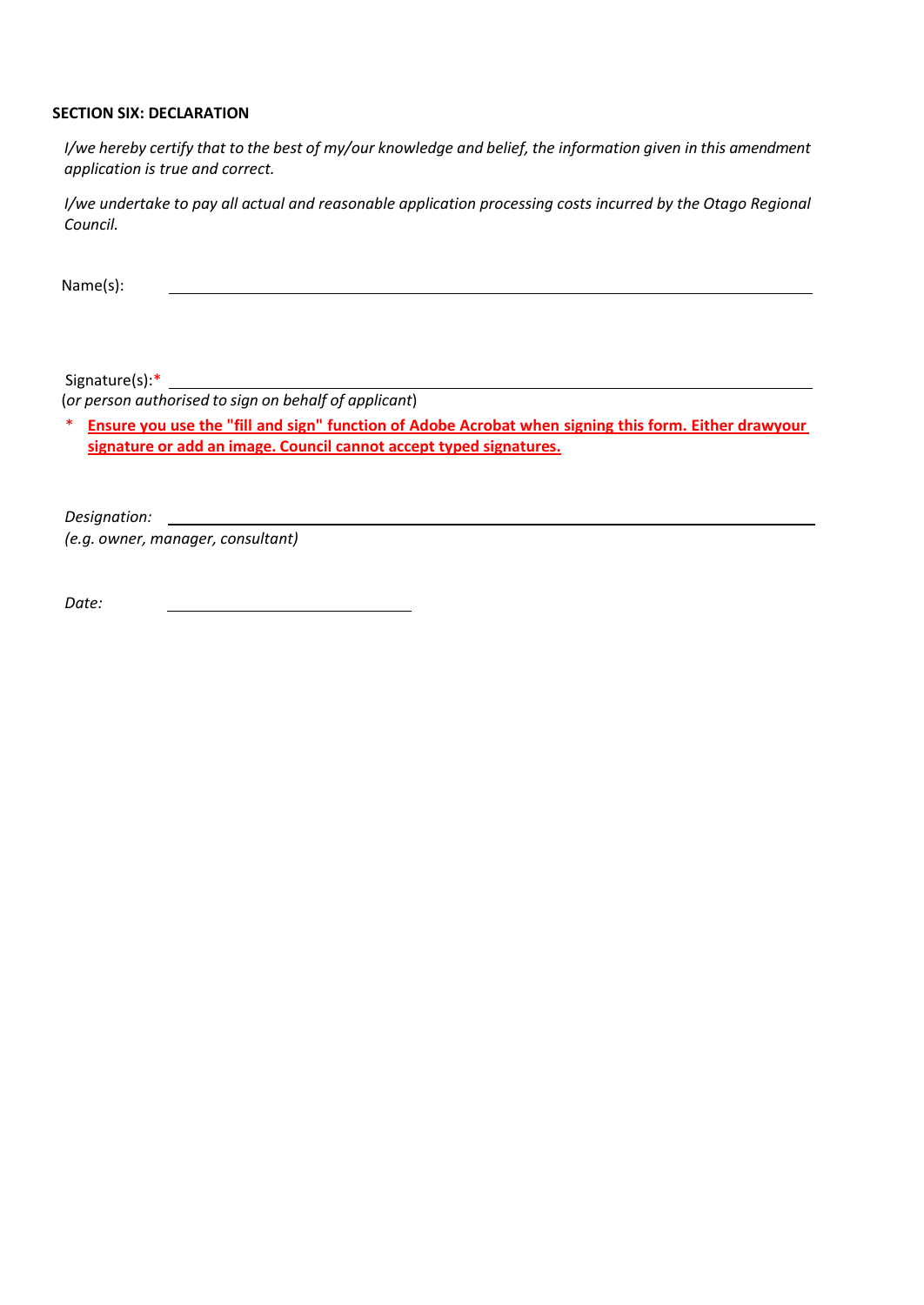### **SECTION SEVEN: APPENDICES**

Use this section to add or attach additional information to support your amendment or where the amendment relates to multiple consents and activities.